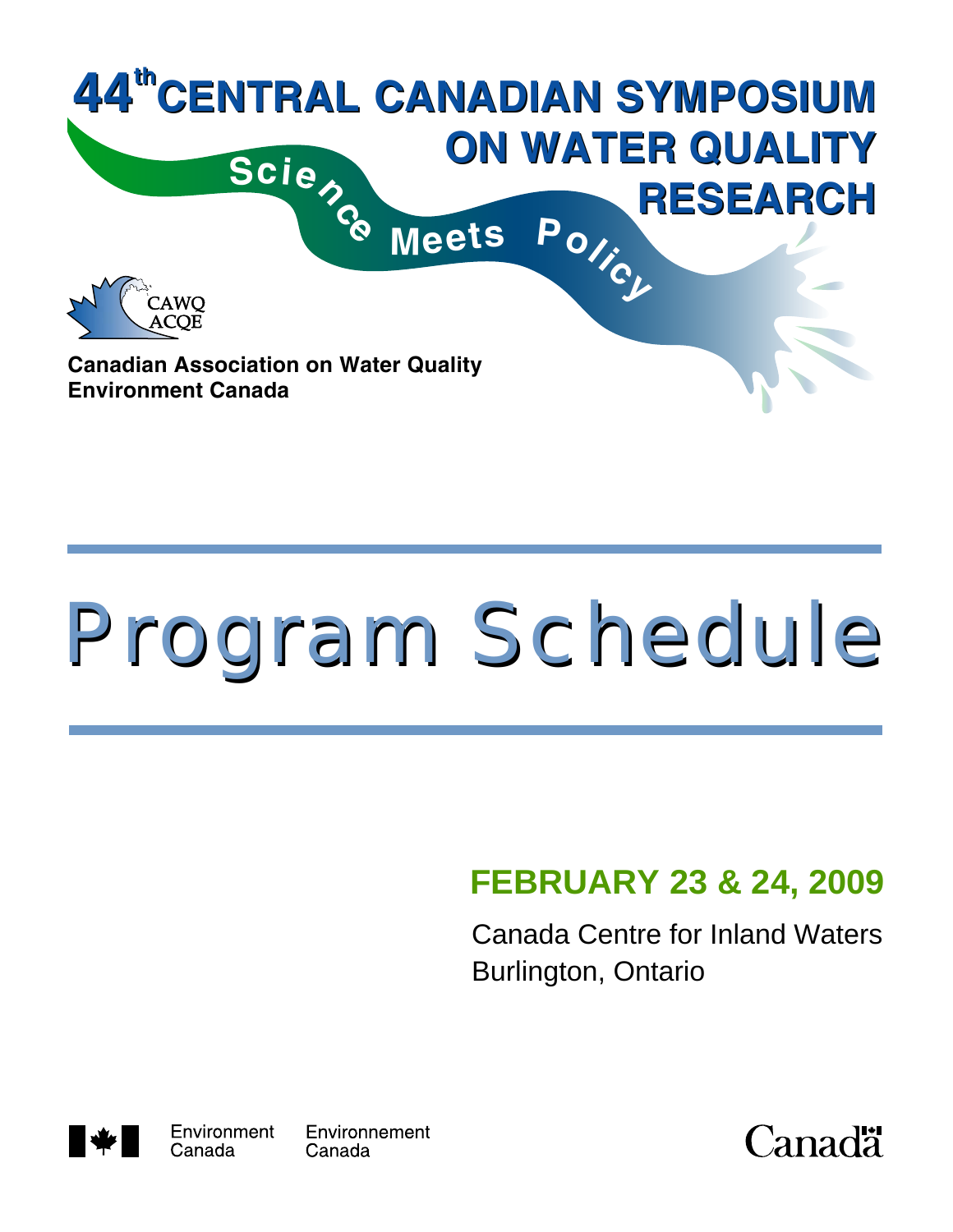

#### **MESSAGE FROM THE PROGRAM CHAIR**

It is with great pleasure that we welcome you to the 44<sup>th</sup> Central Canadian Symposium on Water Quality Research. This year's theme, "Science Meets Policy," builds on the backbone of the Symposia from previous years, and promises to deliver a strong and diverse technical program. Topics, ranging from the Great Lakes Water Quality Agreement to the application of genomics information in regulatory policies to water treatment technologies and the effects of groundwater and surface interactions on water quality, will benefit a broad range of delegates interested in a wide range of water quality issues. In addition, our plenary speaker, Dr. Derek Muir, will open the Symposium with a presentation on persistent and "pseudopersistent" chemicals in the aquatic environment. On behalf of the organizing committee, welcome to Burlington. We wish you a successful and informative Symposium.

Veronique Hiriart-Baer Environment Canada Program Chair

> **44th Central Canadian Symposium on Water Quality Research Plenary Presentation by Dr. Derek C.G. Muir, Environment Canada**



#### **"Evaluating Persistent and 'Pseudo-persistent' Chemicals in the Aquatic Environment"**

The vast majority of the more than 30,000 existing chemical substances widely used in commerce, along with a much greater number of minor use commercial chemicals, are not monitored in environmental media. Except for a relatively small group tracked by Environment Canada's National Pollutant Release Inventory (~400) little is known about the physicalchemical properties or ecotoxicity of these chemicals, or their actual release into the environment. This includes pharmaceuticals, food additives and pesticides (representing ~5,000 substances) for which considerable information is available on properties but less on releases, environmental fate and ecotoxicity. Apart from highly volatile substances which will mainly enter the atmosphere directly, most commercial chemicals will enter waste water treatment systems or landfills at some point in their life cycle. They may then enter surface waters and ground waters depending on the extent of biotransformation, and on the degradation and the properties of the matrix they are associated with. Assessment and regulation of chemicals focuses mainly on substances that are persistent (P), bioaccumulative (B) and toxic (T) and Environment Canada's recent assessment of the Domestic Substances List used PB&T criteria. However, it is increasingly recognized that "pseudo-persistence," whereby commonly used chemicals and their metabolites, continually enter waters resulting in chronic exposures of aquatic organisms is an important issue, particularly for pharmaceuticals and personal care products. Where chemical monitoring and assessment resources are limited, should priority be given to "pseudo-persistent" chemicals? This presentation will attempt to address this question by reviewing some relevant examples of studies on persistent and "pseudo-persistent" chemicals entering Canadian waters and waste effluents.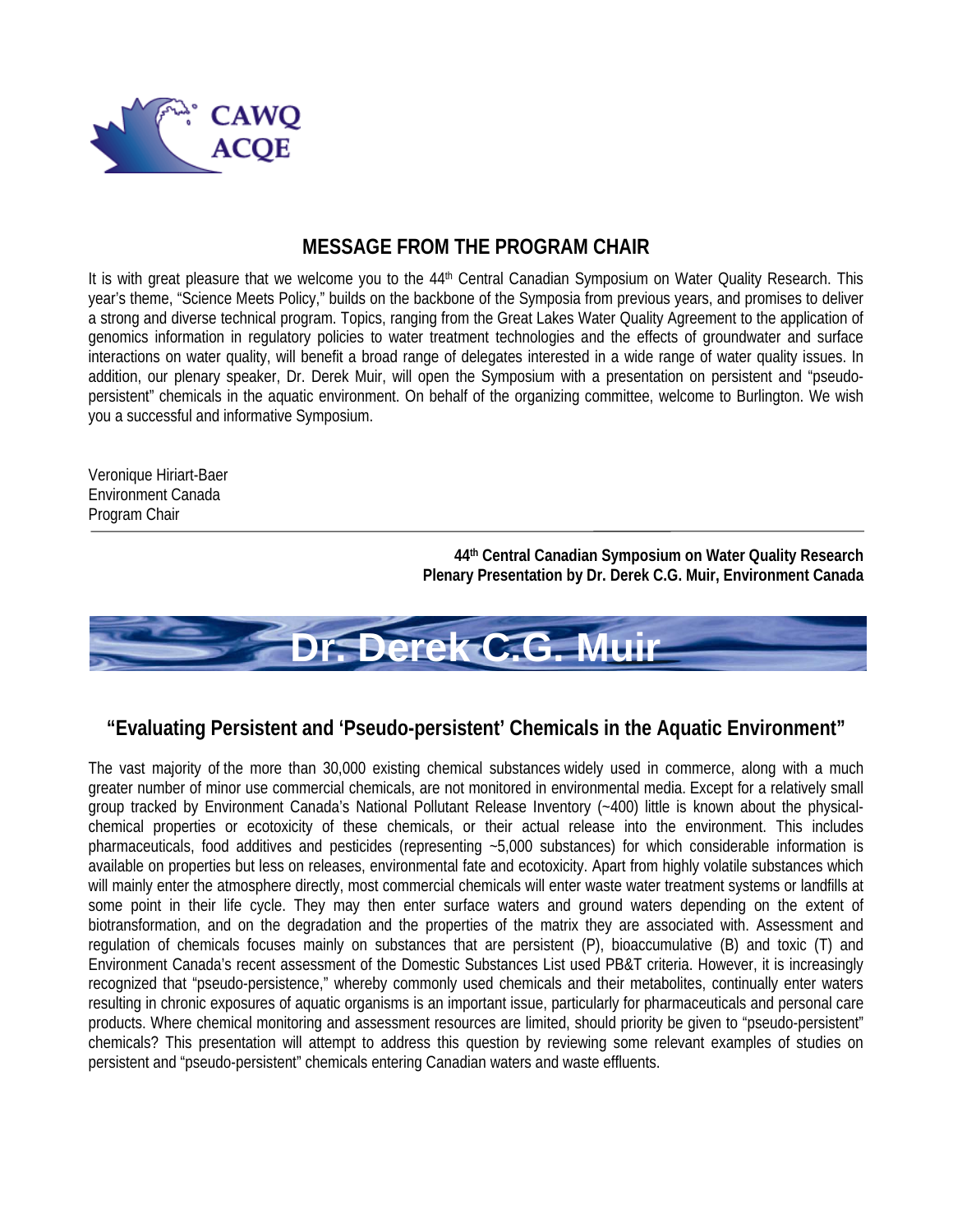## **44th Central Canadian Symposium on Water Quality Research**

Program Schedule and Presentations

#### **Sunday, February 22, 2009 CCIW Boardroom (L205) 14:00 CAWQ Board Meeting Monday, February 23, 2009 Main Mall 7:00 Registration and Poster Installation Auditorium 8:10 Opening Remarks: Dr. Ron Droste (President, CAWQ) 8:15 Welcome to the Canada Centre for Inland Waters and Introduction of Plenary Speaker: Dr. Veronique Hiriart-Baer (Program Chair) 8:20 CAWQ Plenary Lecture: Dr. Derek Muir "Evaluating Persistent and 'Pseudo-persistent' Chemicals in the Aquatic Environment" AUDITORIUM SOUTH SEMINAR NORTH SEMINAR GUEST LOUNGE Great Lakes Water Quality Agreement** Chris Marvin, Gail Krantzberg **Drinking Water Source Protection** Larry Moore, Simon Gautrey **Advances in Water Treatment Technologies and Approaches** Kirsten Exall, Ron Hoffman **Effects of Groundwater-Surface Water Interaction on Water Quality**  Jim Roy, Allan Crowe 9:10 **9:10 to 9:40** Great Lakes Great Responsibilities. Approaches to intake protection zone delineation. F. DUCKETT, Q. LU, and R. ROBLIN The application of artificial neural networks for optimization. **K. GRIFFITHS** and R.C. ANDREWS **Keynote Address:** Characterizing groundwater discharge to surface water in southern Ontario. A.R. PIGGOTT 9:30 G. KRANTZBERG **9:40 to 10:20** Intake vulnerability on the St. Clair River. Q. LU, R. ROBLIN, J. READ, and R. GAUTHIER Impact of  $UV/H<sub>2</sub>O<sub>2</sub>$  or UV photolysis on subsequent chlorine stability and DBP formation potential. **S. PANTIN** and R. HOFFMAN Low altitude and land-based infrared thermography to identify groundwater discharge in NWT rivers: Advantages and limitations. B. CONANT JR. and N.J. **MOCHNACZ** 9:50 | The Great Lakes science-policy dialogue at the Ontario Ministry of the Environment. R. MELZER and D. BOYD Occurrence of waterborne pathogens at offshore drinking water intakes in Lake Ontario. T.A. EDGE, I.U.H. KHAN, B. BOOTY, A. LOCAS, L. MOORE, N, NEUMANN, P. PAYMENT, R. YERUBANDI, and S. WATSON Removal of easily biodegradable carbon by drinking water biofiltration - Developing a quantitative basis for comparison. **D. SHEN** and P.M. HUCK Flow Regime of an intermediate scale stream in south western Ontario. **T. DAVIE** and C. SMART 10:10 **A** simplified method for sample preparation for drinking water organic analyses. M.S. LIN, T. LUSTERIO, C. CLARKE, S. LI, and F. BLAIS Statistical analysis of Ottawa lead in tap water data from 1997 to 1998. **T. TSUI**, and R.C. ANDREWS Novel strategies for surface water monitoring and communication. C. SMART and T. DAVIE 10:30 | BREAK & POSTER / EXHIBITOR SESSION - Main Mall 10:55 **10:55 to 11:25**  Science meets policy – and politics! M. DIAMOND Quantifying *E. coli* removal in single, saturated, variable-aperture fractures. **S. RODRIGUES** Pilot-scale removal of NDMA, EDCs, and PPCPs by ozone, BAF, or membranes. **S. WILSON** and R. HOFFMAN Modelling *E. coli* transport and persistence at the groundwaterbeach-lake interface. A.S. CROWE and G.A. MEEK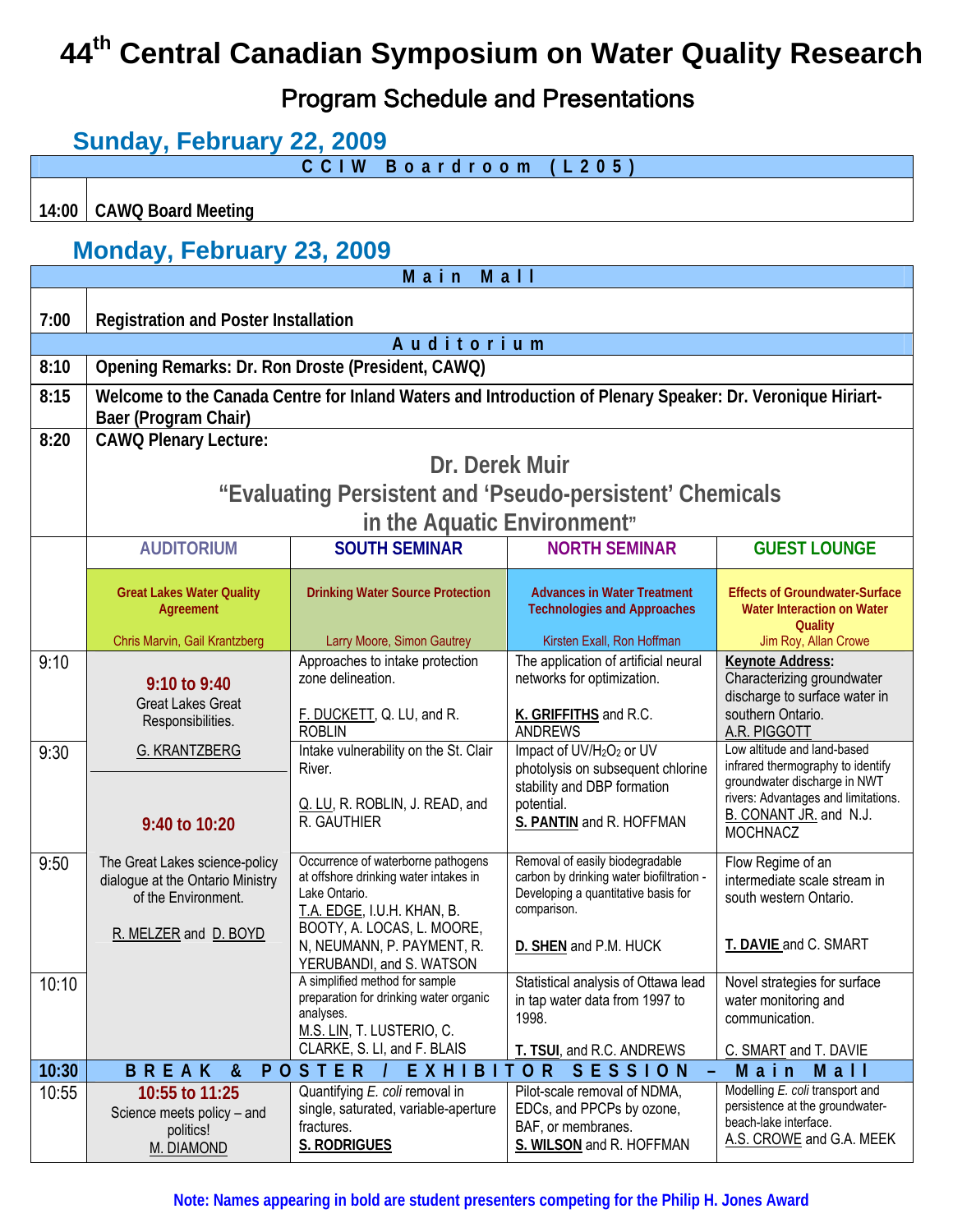| 11:15 | Continued:<br>M. DIAMOND                                                                                                                                                      | A comparison of bicolloid and<br>colloid transport in single,<br>saturated fractures.                                                                                                               | Removal of certain taste and odor<br>compounds from drinking water using<br>UV-based advanced oxidation<br>processes.<br>J. KIM, R. HOFFMAN, and S.                                                     | Quantifying groundwater discharge<br>at the lake-groundwater-beach<br>interface at recreational beaches.<br>H.R. SWITZMAN and A.S.                                              |
|-------|-------------------------------------------------------------------------------------------------------------------------------------------------------------------------------|-----------------------------------------------------------------------------------------------------------------------------------------------------------------------------------------------------|---------------------------------------------------------------------------------------------------------------------------------------------------------------------------------------------------------|---------------------------------------------------------------------------------------------------------------------------------------------------------------------------------|
|       | 11:25 to 12:15                                                                                                                                                                | J. QU                                                                                                                                                                                               | ANDREWS                                                                                                                                                                                                 | <b>CROWE</b>                                                                                                                                                                    |
| 11:35 | <b>PANEL DISCUSSION</b>                                                                                                                                                       | The well vulnerability concept in the<br>identification of agricultural areas for<br>the effective application of beneficial<br>management practices.<br>R. RAHMAN, D.L. RUDOLPH, and<br>E.O. FRIND | Select of representative emerging<br>contaminants for removal studies, a<br>statistical approach.<br>X. JIN, S. PELDSZUS, and P.M.<br><b>HUCK</b>                                                       | The role of groundwater-stream<br>interaction on the presence of $E$ .<br>coli in groundwater below beaches<br>at Lake Huron, Ontario.<br>E.L. SARARAS and A.S.<br><b>CROWE</b> |
| 11:55 |                                                                                                                                                                               | Assessment of the potential impact of                                                                                                                                                               | A removal of perchlorate (CIO <sub>4</sub> -)                                                                                                                                                           | Improved understanding of                                                                                                                                                       |
|       |                                                                                                                                                                               | beneficial management practices:<br>Case study in the Thornton Well Field,<br>Woodstock, ON.<br>M. SOUSA, D.L. RUDOLPH, and<br>N.R. THOMSON                                                         | from water using pulsed arc<br>electrohydraulic discharge<br>(PAED).<br>D. DENG                                                                                                                         | mechanisms impacting colloid and<br>pathogen transport in saturated<br>GUDI environments.<br>N.L. MCLELLAN, M.B.<br>EMELKO, J. STIMSON, and N.<br><b>TUFENKJI</b>               |
| 12:15 |                                                                                                                                                                               | ANNUAL GENERAL MEETING - Auditorium                                                                                                                                                                 |                                                                                                                                                                                                         |                                                                                                                                                                                 |
| 12:20 |                                                                                                                                                                               | LUNCH-Main                                                                                                                                                                                          | $M a$                                                                                                                                                                                                   |                                                                                                                                                                                 |
| 13:00 | POSTER                                                                                                                                                                        | EXHIBITOR SESSION: "Meet                                                                                                                                                                            |                                                                                                                                                                                                         | Greet"<br>and                                                                                                                                                                   |
|       | <b>AUDITORIUM</b>                                                                                                                                                             | <b>SOUTH SEMINAR</b>                                                                                                                                                                                | <b>NORTH SEMINAR</b>                                                                                                                                                                                    | <b>GUEST LOUNGE</b>                                                                                                                                                             |
|       | <b>Environmental Modeling</b><br>Ferdous Ahmed, Onita Basu                                                                                                                    | <b>Drinking Water Source Protection</b><br>Larry Moore, Simon Gautrey                                                                                                                               | <b>Advances in Water Treatment</b><br><b>Technologies and Approaches</b><br>Kirsten Exall, Ron Hoffman                                                                                                  | <b>Effects of Groundwater-Surface</b><br>Water Interaction on Water<br><b>Quality</b><br>Jim Roy, Allan Crowe                                                                   |
| 13:20 | Calibration and testing of a simple                                                                                                                                           | The science behind the Clean                                                                                                                                                                        | Catalytic degradation of salicylic                                                                                                                                                                      | Screening of groundwater                                                                                                                                                        |
|       | mass balance model for quantifying<br>stormwater management benefits of<br>extensive green roofs.                                                                             | Water Act, 2006.                                                                                                                                                                                    | acid with iron oxide and<br>Ozonation.                                                                                                                                                                  | quality discharging to selected<br>urban rivers.                                                                                                                                |
|       | B. PAUDEL, R. SETH, P.<br>KALUVAKOLANU, and D.<br><b>CARPENTER</b>                                                                                                            | M. KELLER                                                                                                                                                                                           | F. WAXMAN and S. MASTEN                                                                                                                                                                                 | G. BICKERTON, J. ROY, and<br>J. VORALEK                                                                                                                                         |
| 13:40 | Environmental risk assessment and<br>adaptive management<br>implementation in Hamilton Harbour.<br>M. RAMIN and<br><b>G.B.ARHONDITSIS</b>                                     | Paleolimnological tools for source<br>water protection studies: A case<br>study.<br>D. KOSTER, T. KARST-<br>RIDDOCH, and N.J.<br><b>HUTCHINSON</b>                                                  | Pilot tests to evaluate the<br>performance of cationic activated<br>silica polymer as coagulant aid.<br>O. ALSIKH, T. ROBLES, S.<br>NDIONGUE, S. JASIM, D.<br>BORIKAR, and L. LI                        | Evaluation of stormwater<br>infiltration trench performance<br>and potential for groundwater<br>contamination.<br>C.E. SYKES and B.J. ADAMS                                     |
|       |                                                                                                                                                                               | <b>SOUTH SEMINAR</b>                                                                                                                                                                                |                                                                                                                                                                                                         |                                                                                                                                                                                 |
|       |                                                                                                                                                                               | <b>Genomics Data in Risk</b><br><b>Assessments and Application in</b><br><b>Regulatory Policies</b><br>Bin Zhu, François Gagne                                                                      |                                                                                                                                                                                                         |                                                                                                                                                                                 |
| 14:00 | Comprehensive review and<br>compilation of pre-treatments for<br>anaerobic digestion in municipal<br>wastewater treatment plants.<br>R.L. DROSTE and E.L.<br><b>BORDELEAU</b> | Generation and validation of<br>survival data of <b>Bacillus</b> strains on<br>the Domestic Substance List in<br>water microcosms.<br>B. ZHU, J.R. LAWRENCE, Y.<br>WEI, J. ROY, and T. HE           | Technology for on-site monitoring of<br>E. coli and coliforms in source water<br>and drinking water.<br>R. S. BROWN, E.J.-P.<br>MARCOTTE, C.E. DUNKINSON,<br>W.P. ASTON, P.J. GALLANT,<br>and D. WILTON | Groundwater discharge affects<br>alpine lake and stream algal<br>communities.<br>J.W. ROY, S.B. WATSON, B.<br>ZAITLIN, M. HAYASHI, AND<br>J.M. ROBILLARD                        |
|       |                                                                                                                                                                               |                                                                                                                                                                                                     |                                                                                                                                                                                                         | <b>GUEST LOUNGE</b><br><b>Great Lakes Nearshore Water</b><br><b>Quality Issues - Nutrient</b><br>Perspective<br>Ralph Smith, Todd Howell                                        |
| 14:20 | Using watershed models to derive<br>design flood flows.                                                                                                                       | The strategic applications of<br>genomics in the Environment<br>Program.                                                                                                                            | Fractal dimensions and settling of<br>flocs.                                                                                                                                                            | When the rains came: Water<br>quality at a northern nearshore<br>study area in Lake Ontario in two<br>summers of contrasting runoff.                                            |
|       | F. AHMED                                                                                                                                                                      | P. JIAPIZIAN and M. SCHACKER                                                                                                                                                                        | <b>B. GORCZYCA</b>                                                                                                                                                                                      | S. MALKIN, R. SMITH, and L.<br><b>LEON</b>                                                                                                                                      |
| 14:40 | BREAK<br>$\boldsymbol{\alpha}$                                                                                                                                                | POSTER<br>EXHIBIT                                                                                                                                                                                   | 0 R<br><b>SESSION</b><br>$\overline{\phantom{a}}$                                                                                                                                                       | Main<br>$M a$                                                                                                                                                                   |

**Note: Names appearing in bold are student presenters competing for the Philip H. Jones Award**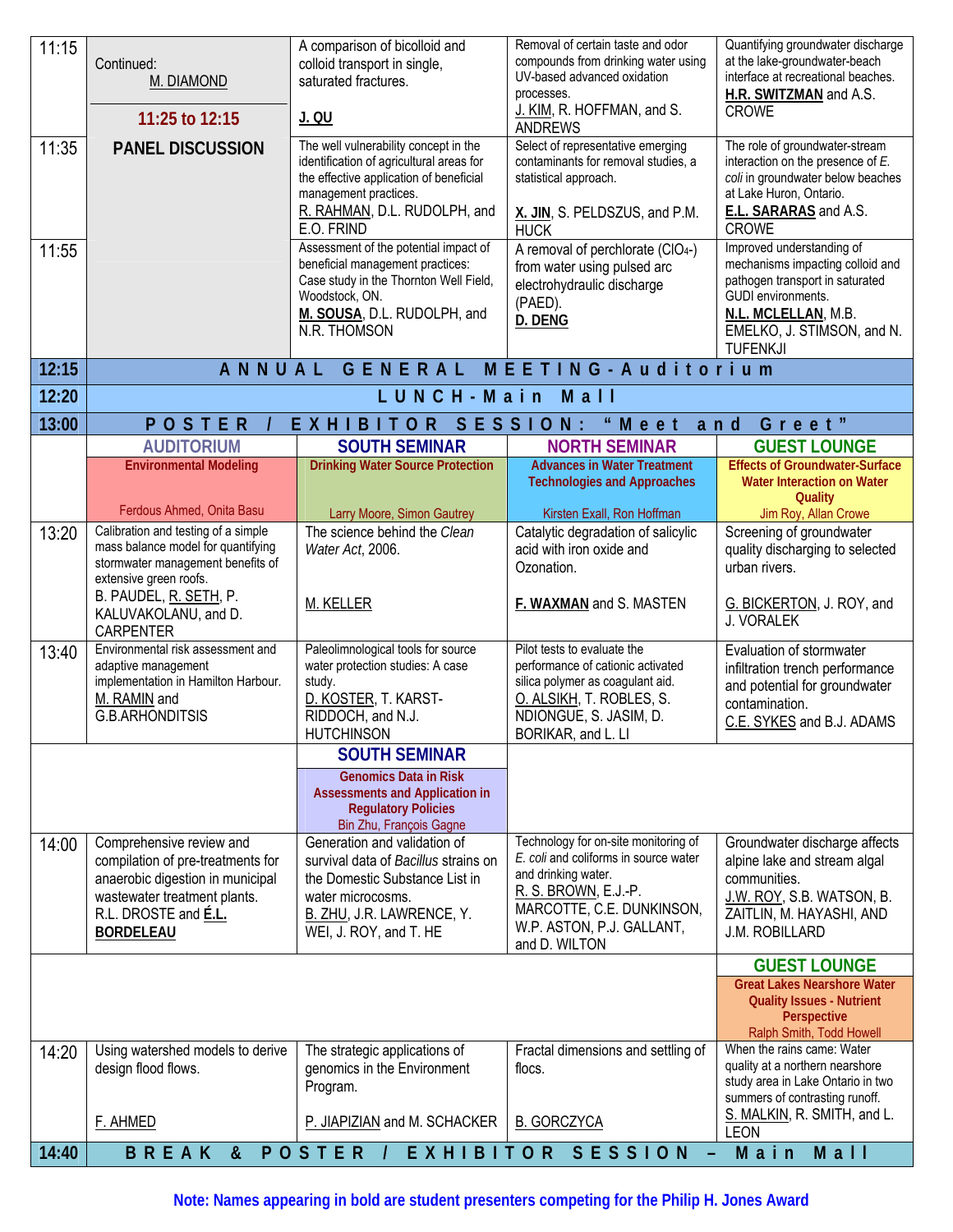|       | <b>AUDITORIUM</b>                                                                                                                                                     | <b>SOUTH SEMINAR</b>                                                                                                                                                                                                              | <b>NORTH SEMINAR</b>                                                                                                                          | <b>GUEST LOUNGE</b>                                                                                                                                                                                                                    |
|-------|-----------------------------------------------------------------------------------------------------------------------------------------------------------------------|-----------------------------------------------------------------------------------------------------------------------------------------------------------------------------------------------------------------------------------|-----------------------------------------------------------------------------------------------------------------------------------------------|----------------------------------------------------------------------------------------------------------------------------------------------------------------------------------------------------------------------------------------|
|       | <b>Environmental Modeling</b><br>Ferdous Ahmed. Onita Basu                                                                                                            | <b>Genomics Data in Risk</b><br><b>Assessments and Application in</b><br><b>Regulatory Policies</b><br>Bin Zhu, François Gagne                                                                                                    | <b>Linking Policy Outcomes to</b><br><b>Science Objectives</b><br>Catherine Jefferson, Jackie McCall                                          | <b>Great Lakes Nearshore Water</b><br><b>Quality Issues - Nutrient</b><br>Perspective<br>Ralph Smith, Todd Howell                                                                                                                      |
| 15:00 | Modeling total phosphorus load to<br>a large lake with infrequent<br>historical monitoring.<br>K. HARGAN, P. DHILLON, and<br>A. PATERSON                              | Occurrence of the transgenic corn<br>cry1Ab gene in freshwater mussels<br>(Elliptio complanata) near corn fields:<br>Evidence of exposure by bacterial<br>ingestion.<br>M. DOUVILLE, F. GAGNE, C.<br>ANDRE, and C. BLAISE         | Surveying the science information<br>needs of Conservation Authorities in<br>Ontario.<br>G. KRANTZBERG, K.<br>SCHAEFER, and G.<br>SHEIKHELDIN | Hydrodynamic and point source<br>influences on water quality at a<br>northern nearshore study area in<br>Lake Ontario: Insights from three<br>dimensional modeling.<br>L. LEON, S. MALKIN, R.<br>SMITH, R. YERUBANDI, and<br>T. HOWELL |
| 15:20 | Landscape-scale control on carbon<br>budget of Lake Simcoe: A process-<br>based modelling approach.<br>S. ONI, MARTYN FUTTER and<br>P. DILLON                         | DNA microarray detection of<br>virulence and antibiotic resistance<br>genes in Escherichia coli isolates<br>from fecal sources of contamination<br>at Hamilton Harbour.<br>S. HILL, T. EDGE, J. TREVORS,<br>H. LEE, and L. MASSON | Lake Simcoe: An Ontario<br>example of linking science to<br>policy development.<br>J. MCCALL                                                  | Comprehensive watershed<br>management for control of<br>cyanobacteria in small freshwater<br>lakes.<br>B.C. ANDERSON, B. HUSK, A.<br>BLAIS, and B. WOOTTON                                                                             |
| 15:40 | Predicting the frequency of water<br>quality standard violations using<br>Bayesian calibration of eutrophication<br>models.<br>W. ZHANG and<br><b>G.B.ARHONDITSIS</b> | Using DNA microarray technology to<br>test E. coli pathogenicity in<br>wastewater effluents.<br>D. ZHENG, L. MASSON, A.<br>MAZZA, D. FRIGON and R.<br><b>GEHR</b>                                                                 | 15:40 to 16:20<br>The science of clear language:<br>communicating water policy<br>effectively to public audiences.<br>D. SHURA                | Impact of weather and temperature<br>on the occurrence of thermophilic<br>campylobacters at Lake Ontario<br>beaches.<br>I.U.H. KHAN, A.<br>LOUGHBOROUGH, and T.A.<br><b>EDGE</b>                                                       |
| 16:00 | Modeling of mobility of 17a-<br>ethynylestradiol in different<br>environmental conditions.<br>M. ELEKTOROWICZ and A.<br><b>ALSHAFIE</b>                               | Biotic and abiotic factors that<br>trigger toxin production in<br>cyanobacteria.<br>S. BECKER and S. WATSON                                                                                                                       |                                                                                                                                               | Detection and quantification of<br>indicator E. coli and bacterial<br>pathogens associated with<br>Cladophora in Lake Ontario.<br>P. DURIEZ                                                                                            |
| 16:20 |                                                                                                                                                                       |                                                                                                                                                                                                                                   |                                                                                                                                               | Spatial and temporal patterns<br>in nitrogen compounds in the<br>nearshore of eastern Lake<br>Huron.<br>E.T. HOWELL                                                                                                                    |
| 16:40 | POSTER<br>$\blacklozenge$                                                                                                                                             | EXHIBITOR                                                                                                                                                                                                                         | SESSION: "Meet                                                                                                                                | Greet"<br>and                                                                                                                                                                                                                          |
| 17:00 | MONDAY                                                                                                                                                                | NIGHT                                                                                                                                                                                                                             | MIXER at "Emma's Back Porch"                                                                                                                  |                                                                                                                                                                                                                                        |

**Thank you to our Gold Sponsors: Conservation Ontario and EPCOR; our Silver Sponsors: City of Hamilton and Anachemia Science; our Social Event Sponsor: Rice Earth Sciences; our Special Session Sponsor: Walkerton Clean Water Centre; and our Volunteer Sponsor: Seneca College.**













**Clean Water Centre** An agency of the Government of Ontario **Centre de Walkerton** 

Un organisme du gouvernement de l'Ontario

**Seneca** pour l'assainissement de l'eau

Walkerton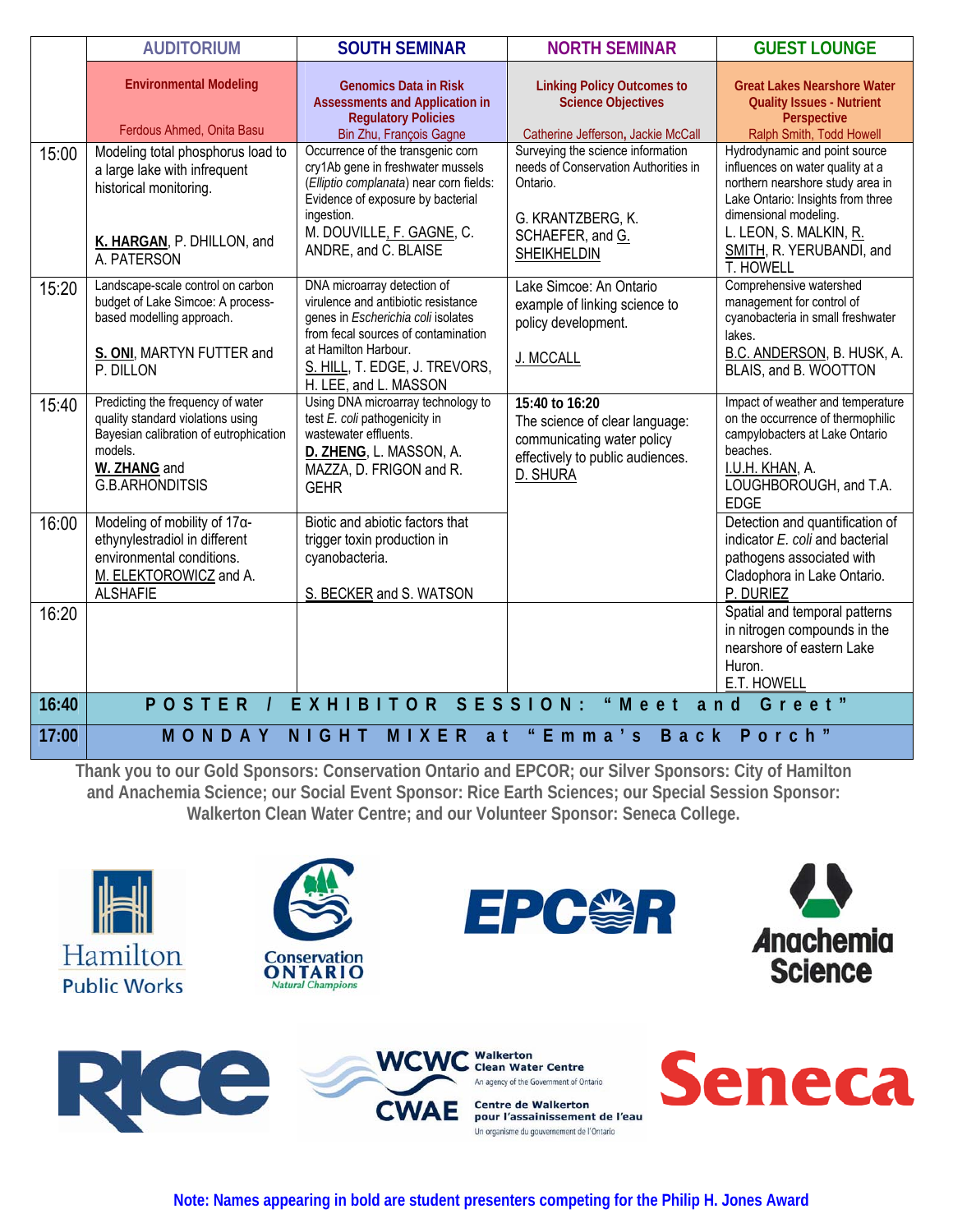## **Tuesday, February 24, 2009**

|       | <b>AUDITORIUM</b>                                                                                                                                                                                                                                                                                                                                                                                    | <b>SOUTH SEMINAR</b>                                                                                                                                                                                                  | <b>NORTH SEMINAR</b>                                                                                                                                                                                                                 | <b>GUEST LOUNGE</b>                                                                                                                                   |  |
|-------|------------------------------------------------------------------------------------------------------------------------------------------------------------------------------------------------------------------------------------------------------------------------------------------------------------------------------------------------------------------------------------------------------|-----------------------------------------------------------------------------------------------------------------------------------------------------------------------------------------------------------------------|--------------------------------------------------------------------------------------------------------------------------------------------------------------------------------------------------------------------------------------|-------------------------------------------------------------------------------------------------------------------------------------------------------|--|
|       | <b>Emerging Contaminants Issues</b><br>Peter Vanrolleghem, Vimal<br>Balakrishnan                                                                                                                                                                                                                                                                                                                     | <b>Advances in Aquatic</b><br><b>Environmental Monitoring and</b><br><b>Assessment</b><br>Chris Jones, Lee Grapentine                                                                                                 | <b>Advances in Wastewater Treatment</b><br><b>Technologies and Approaches</b><br>Hongde Zhou, Jim Higgins, Wayne<br>Parker                                                                                                           | <b>Water Policy: Engaging</b><br>Science and the Public<br><b>Bob Sneyd</b>                                                                           |  |
| 8:00  | Glyphosate detection in water by<br>enzyme-linked Immunosorbent<br>assay (ELISA).<br>E. CHEN, J. PARMAR, J. LI, and<br>C.LO                                                                                                                                                                                                                                                                          | Are brown bullhead (Ameirus<br>nebulosus) in the Cornwall Area of<br>Concern exposed to environmental<br>estrogens?<br>S. CLARENCE, S. BROWN, M.<br>MCMASTER, and J. SHERRY                                           | Application of aerobic and anaerobic<br>respirometry for optimization of<br>wastewater treatment.<br>J. KOCHANY and E. LIPCZYNSKA-<br><b>KOCHANY</b>                                                                                 | Integrated watershed<br>management public input to<br>the science and policy table:<br>Caledon case study.<br>H. BRETON                               |  |
| 8:20  | Groundwater nitrate and nitrous oxide<br>Influence of tributaries on the<br>in the Black Brook watershed:<br>perfluorinated acid content in the<br>Insights from stable isotopes.<br>water columns of the Great Lakes.<br>J. SPOELSTRA, M. LEVESQUE,<br>A.O. DE SILVA, B.F. SCOTT, C.<br>T.L. CHOW, S.L. SCHIFF, W.D.<br>SPENCER, C. MARVIN, E.<br>ROBERTSON, and Y. JIANG<br>LOPEZ, and D.C.G. MUIR |                                                                                                                                                                                                                       | Simultaneous sludge solids and<br>pathogens reduction, settling and<br>dewatering (SSPRSD) using filamentous<br>fungal strain isolated from wastewater<br>sludge.<br><b>B. SELLAMUTHU, S. YAN, R.D.</b><br>TYAGI and R.Y. SURAMPALLI | Bridging the science-policy<br>discourse for water resource<br>management.<br>G. KRANTZBERG                                                           |  |
| 8:40  | Plant 15N as an indicator of soil<br>Effects of antidepressants on<br>nitrogen cycling in an agricultural<br>fathead minnows.<br>catchment.<br>E. THUSS, M.C. ENGLISH, and<br>J. PARROTT and C. METCALFE<br><b>J. SPOELSTRA</b>                                                                                                                                                                      |                                                                                                                                                                                                                       | A new theory for the ecology of<br>activated sludge bacteria: the<br>heterotroph-specialist model.<br>M. MANCHESTER and D. FRIGON                                                                                                    | Local capacity building:<br><b>Water Guardian Networks</b><br>experience.<br>M. LAYTON                                                                |  |
| 9:00  | Nitrate and nitrous oxide at the<br>Water pollution analysis in a small<br>Strawberry Creek catchment: Tracing<br>lake in western Mexico.<br>sources and processes using stable<br>isotopes.<br>D. SNIDER, M. REMPEL, S. SCHIFF,<br>T. GREENBERG and H. SHEAR<br>J. SPOELSTRA, and M. ENGLISH                                                                                                        |                                                                                                                                                                                                                       | Transformation of estrogenic<br>steroids in sewage treatment plants:<br>A critical review.<br>C. POTVIN                                                                                                                              | Policy research initiative on<br>sustainable grassroots<br>engagement: Saving<br>Canadian lakes and rivers.<br><b>B. SNEYD</b>                        |  |
| 9:20  | The gendered implications of chronic<br>What qualifies as a reference-site:<br>chemical exposures through<br>Defining criteria for minimal<br>Canadian drinking water: Preliminary<br>impact.<br>research findings.<br>J. PHARTIYAL, T. DIXON, B.<br>F. C. JONES<br>HALPIN, S. HAMM, P. HANIA, L.                                                                                                    |                                                                                                                                                                                                                       | Membrane pervaporation to reuse<br>contaminated water for agriculture<br>irrigation.<br>E. QUIÑONES-BOLAÑOS and H.                                                                                                                   | Great Lakes science needs<br>from the municipal<br>perspective.<br>S. RANG                                                                            |  |
| 9:40  | HARRIS, and D. SCOTT<br>BREAK<br>$\boldsymbol{\delta}$                                                                                                                                                                                                                                                                                                                                               | EXHIBITOR<br>POSTER /                                                                                                                                                                                                 | ZHOU<br><b>SESSION</b>                                                                                                                                                                                                               | Main<br>$M a$                                                                                                                                         |  |
|       | <b>AUDITORIUM</b>                                                                                                                                                                                                                                                                                                                                                                                    |                                                                                                                                                                                                                       |                                                                                                                                                                                                                                      |                                                                                                                                                       |  |
|       | <b>Bisphenol A: Technical Session</b><br>Miriam Diamond, Sean Backus                                                                                                                                                                                                                                                                                                                                 |                                                                                                                                                                                                                       |                                                                                                                                                                                                                                      |                                                                                                                                                       |  |
| 10:10 | Bisphenol A in the Canadian<br>environment.<br>S.BACKUS and M. DIAMOND                                                                                                                                                                                                                                                                                                                               | Quantifying the factors that<br>influence flow response to storm<br>events in headwater.<br>L. STANFIELD and D. JACKSON                                                                                               | Biofilm formation in full-scale<br>submerged membrane bioreactors<br>to treat municipal wastewater.<br>V.X. ZHANG, L. LAFLEUR, and H.                                                                                                | The Ottawa-Gatineau<br>Watershed Atlas.<br>E. MACDONALD and F.                                                                                        |  |
| 10:30 | The environmental screening<br>assessment of Bisphenol A under<br>the Canadian Environmental<br>Protection Act (CEPA 1999).<br>J. PASTERNAK, L.<br>SUFFREDINE, D. GUTZMAN                                                                                                                                                                                                                            | Bioassessment of wet-weather flow<br>impacts on fine sediments in urban<br>waters: Coupling two different<br>approaches.<br>G. TIXIER, Q. ROCHFORT, L.<br>GRAPENTINE, J. MARSALEK, and<br>M. LAFONT                   | ZHOU<br>Efficacy of a hybrid subsurface flow<br>constructed wetland for the<br>treatment of aquaculture<br>wastewater.<br>A. SNOW, B.C. ANDERSON, B.<br>WOOTTON, and A. HELLEBUST                                                    | <b>TONTO</b><br>Gateway through the maze<br>of Canadian water policy<br>research: Toward<br>overcoming the roadblocks<br>to engagement.<br>K. GOODMAN |  |
| 10:50 | Bisphenol A, what we have<br>learned in the last ten years.<br><b>B. LEE</b>                                                                                                                                                                                                                                                                                                                         | The use of principal component<br>analysis for an assessment of the<br>health status of wild fish from<br>Wheatley Harbour, Ontario.<br>E. B. DUSSAULT, M.E. MCMASTER,<br>J.L. PARROTT, J.P. SHERRY and<br>S.B. BROWN | Knee deep in "it": Understanding plant<br>community responses to sewage<br>inundation in the Canadian Arctic for<br>treatment wetland construction.<br>C.N. YATES, S.D. MURPHY, and B.<br><b>WOOTTON</b>                             | <b>Enhancing Canada's</b><br>oversight of laboratory<br>biosafety and biosecurity:<br><b>Bill C-11.</b><br>M. HEISZ                                   |  |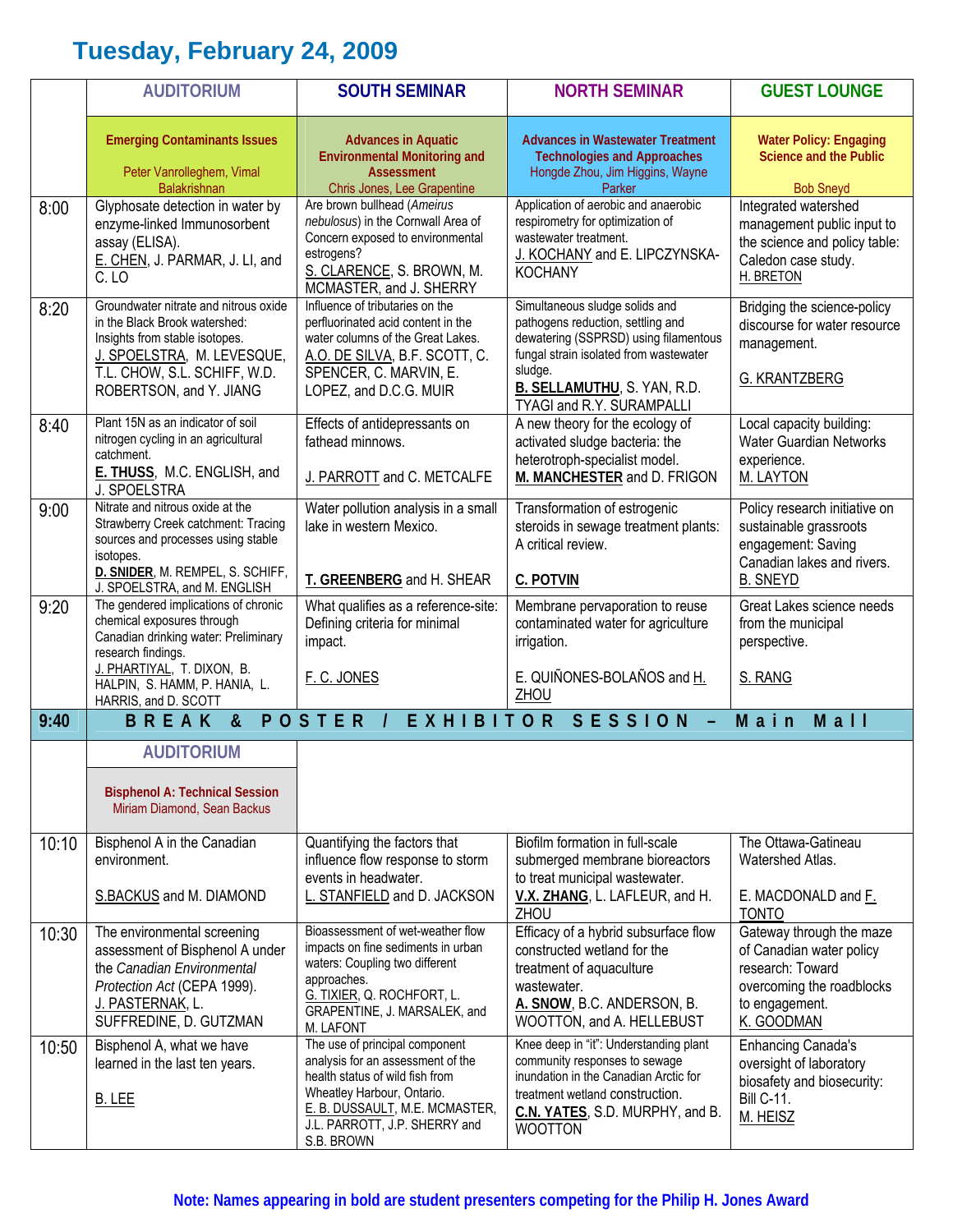|       | <b>AUDITORIUM</b><br><b>SOUTH SEMINAR</b>                                                                                                                                                                                                                                                                                                           |                                                                                                                                                                         | <b>NORTH SEMINAR</b>                                                                                                                                                          | <b>GUEST LOUNGE</b>                                                                                                                                                                                                                                                    |
|-------|-----------------------------------------------------------------------------------------------------------------------------------------------------------------------------------------------------------------------------------------------------------------------------------------------------------------------------------------------------|-------------------------------------------------------------------------------------------------------------------------------------------------------------------------|-------------------------------------------------------------------------------------------------------------------------------------------------------------------------------|------------------------------------------------------------------------------------------------------------------------------------------------------------------------------------------------------------------------------------------------------------------------|
|       | <b>Bisphenol A: Technical Session</b><br>Miriam Diamond, Sean Backus                                                                                                                                                                                                                                                                                | <b>Advances in Aquatic</b><br><b>Environmental Monitoring and</b><br><b>Assessment</b><br>Chris Jones, Lee Grapentine                                                   | <b>Advances in Wastewater Treatment</b><br><b>Technologies and Approaches</b><br>Hongde Zhou, Jim Higgins, Wayne<br>Parker                                                    | Water Quality, Quantity, and<br><b>Conservation: Agricultural</b><br>Perspective<br>David Armitage, Tiffany<br>Svensson                                                                                                                                                |
| 11:10 | Modelling microconstituent fate and<br>Canadian Aquatic Biomonitoring<br>transport in the environment:<br>Network (CABIN): A national<br>Dynamic behaviour of Bisphenol A in<br>approach to biological monitoring.<br>wastewater treatment plants.<br>P.A. VANROLLEGHEM, F.<br>T. PAULL and R. KENT<br>CLOUTIER, E. LINDBLOM, and<br>P.S. MIKKELSEN |                                                                                                                                                                         | Sludge retention time and<br>pretreatment conditions effects on<br>mesophilic and thermophilic sludge<br>digestion.<br>N. COELHO, W. PARKER, K.<br>KENNEDY, R. DROSTE         | Assessing the risk of microbial<br>contaminant occurrence within<br>the wellhead protection area of<br>a municipal well field in an<br>agricultural setting.<br>M. CHRISTIE, D.<br>RUDOLPH, P. PAYMENT,<br>and A. LOCAS                                                |
| 11:30 | Getting our feet wet: Preliminary data<br>Rapid and sensitive determination<br>on algal blooms and nutrients in Lake<br>of Bisphenol A in river water.<br>of the Woods, Year 1.<br>T. PASCOE, S. WATSON, J.<br>STRUGER, R. YERUBANDI, J.<br>J. MARTIN and J. VUKOVIC<br>GUO, and L. GAGNON                                                          |                                                                                                                                                                         | Tracing sulfur in digestion of sludges<br>from municipal wastewater<br>treatment.<br>W. DU and W.J. PARKER                                                                    | Fractured bedrock aquifers and<br>agriculture: Importance of<br>source protection in this<br>vulnerable setting.<br>J. LEVISON and K.<br><b>NOVAKOWSKI</b>                                                                                                             |
| 11.50 |                                                                                                                                                                                                                                                                                                                                                     | LUNCH - Main                                                                                                                                                            | $M a$                                                                                                                                                                         |                                                                                                                                                                                                                                                                        |
| 11:50 | SYMPOSIUM DEBRIEF<br>MEETING-L205                                                                                                                                                                                                                                                                                                                   |                                                                                                                                                                         |                                                                                                                                                                               |                                                                                                                                                                                                                                                                        |
| 11:50 | WORJC                                                                                                                                                                                                                                                                                                                                               | EDITORIAL                                                                                                                                                               | BOARD<br>LUNCHEON-L701                                                                                                                                                        |                                                                                                                                                                                                                                                                        |
| 12:20 | POSTER<br>$\alpha$                                                                                                                                                                                                                                                                                                                                  | EXHIBITOR SESSION: "Meet                                                                                                                                                | and                                                                                                                                                                           | Greet"                                                                                                                                                                                                                                                                 |
|       | <b>AUDITORIUM</b>                                                                                                                                                                                                                                                                                                                                   |                                                                                                                                                                         |                                                                                                                                                                               |                                                                                                                                                                                                                                                                        |
| 12:45 | Evaluation of spatial and temporal<br><b>Bisphenol A: Special</b><br>coverage of a water quality<br><b>Session</b><br>monitoring program.<br>Miriam Diamond, Sean Backus<br><b>Sponsor: Walkerton Clean</b><br>C. CRAWLEY and C. SMART<br><b>Water Centre</b>                                                                                       |                                                                                                                                                                         | Development of protocols for<br>predicting the impact of ozonation<br>on WAS Digestibility.<br>P. KIANMEHR, W. PARKER, and P.<br><b>SETO</b>                                  | Progress in adoption of<br>beneficial management<br>practices and Environmental<br>Farm Plans under the<br>Agricultural Policy Framework<br>2005-2008.<br>P. SMITH                                                                                                     |
| 13:05 | Towards an Ontario Stream<br>An Overview of Bisphenol A.<br>Monitoring Network: A new way of<br>M. DIAMOND<br>doing business.<br>L. STANFIELD, S. STROBL, and<br>H. BALL                                                                                                                                                                            |                                                                                                                                                                         | Energy & mass balance - A tool to<br>evaluate enhanced methane production<br>in anaerobic sludge digestion.<br>P. SRIDHAR, S. YAN, R. D.<br>TYAGI, and R.Y. SURAMPALLI        | Rural well owners dealing<br>with water shortages.<br>M.J. CONBOY                                                                                                                                                                                                      |
|       |                                                                                                                                                                                                                                                                                                                                                     | <b>SOUTH SEMINAR</b><br><b>Applications of Remote Sensing &amp;</b><br><b>Geomatics Technologies in</b><br><b>Watershed Health</b><br>Raul Ponce-Hernandez, Frank Kenny |                                                                                                                                                                               |                                                                                                                                                                                                                                                                        |
| 13:25 | BPA regulation of synaptic<br>plasticity in the hippocampus and<br>cerebral cortex.<br>N. MACLUSKY                                                                                                                                                                                                                                                  | Spatial analysis of contaminant<br>trends in Lake St. Clair: 1970,<br>1974, and 2001.<br>J. DEKRYGER and K.W.<br><b>FORSYTHE</b>                                        | Greenhouse gas emissions analysis<br>of biosolids management options.<br>S. YAN, B. SELLAMUTHU, R. D.<br>TYAGI, and R. Y. SURAMPALLI                                          | Impact of incorporation and pre-<br>tillage combined with surface<br>application of liquid swine<br>manure on survival and<br>transport of faecal bacteria and<br>pathogens.<br>A. SAMARAJEEWA, S.<br>GLASAUER, J. LAUZON, I.<br>O'HALLORAN, and K.<br><b>DUNFIELD</b> |
| 13:45 | Real Progress: Canada's<br>Progress towards an agricultural<br>resource ilnventory in the southern<br>Approach to Regulating BPA.<br>part of the Lake Huron watershed.<br>S.J. SWEENEY, J.D. ASPINALL,<br>J.WITZEL<br>D. BIHARI, J. BIRCHMORE, and<br>E. POLLOCK                                                                                    |                                                                                                                                                                         | Ultrasonic cavitation and ultraviolet<br>irradiation for enhanced disinfection<br>of primary and secondary effluents.<br>J.H. GIBSON, R. FARNOOD, I.G.<br>DROPPO, and P. SETO | Developing capacity for multi-<br>user agricultural group projects<br>in Ontario- An overview of a<br>recent irrigation project in<br>southern Ontario.<br>R.W. MORRISON                                                                                               |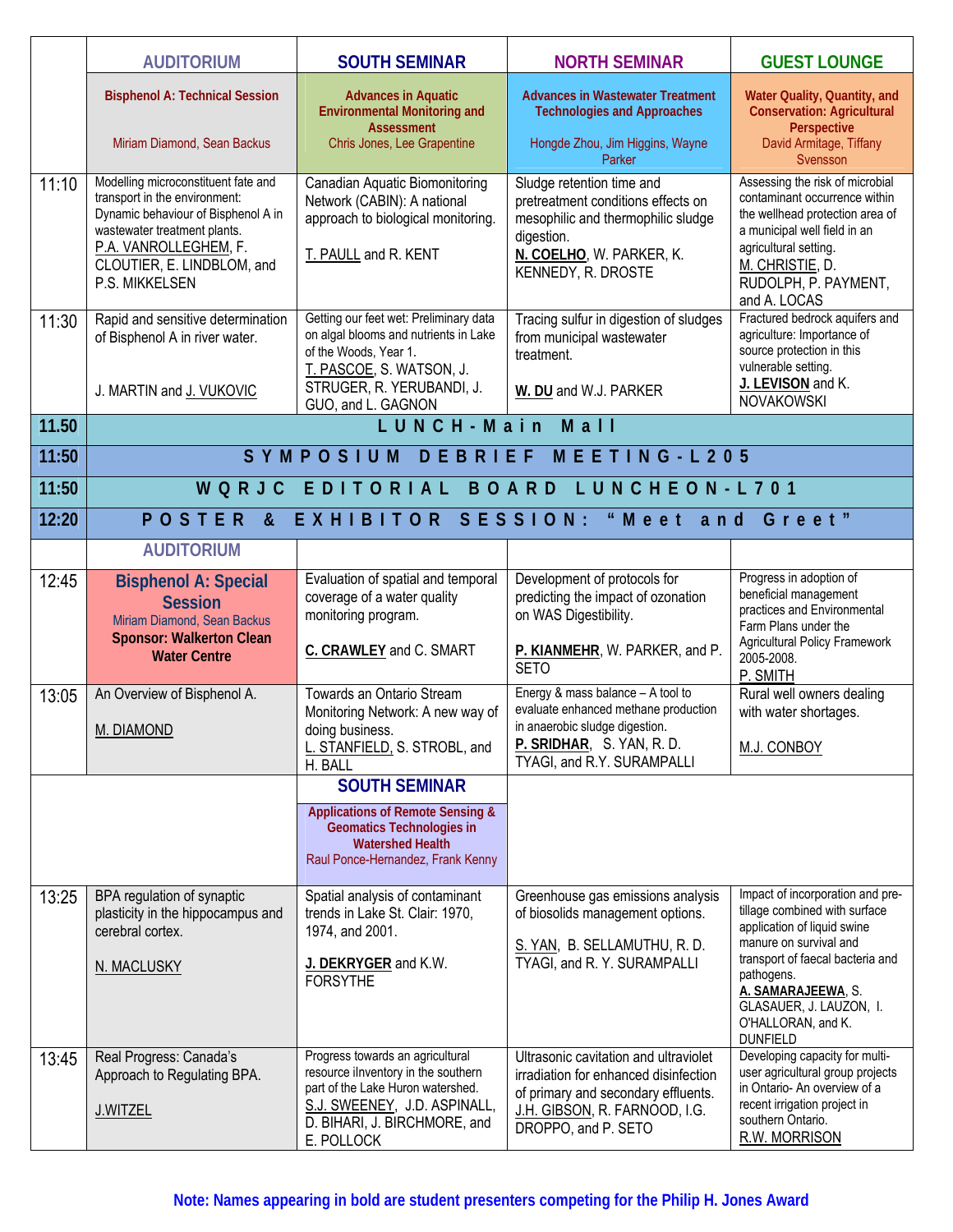| 14:05<br>14:25 | <b>DISCUSSION / QUESTIONS</b> | Indicator monitoring of domestic<br>military training activities using<br>satellite remote sensing.<br>W. PAIN, N. KOUREPINIS, and<br>K. CREBER<br><b>BREAK</b> ; <b>POSTER</b><br>LUCKY DRAW                        | The impacts of UV/H <sub>2</sub> O <sub>2</sub> treatment<br>or UV alone and subsequent<br>chlor(am)ination on nitrosamine<br>formation.<br>M. HARVEY and S. ANDREWS<br>EXHIBITOR<br>(Purre1)<br><b>College</b> | Whitemans Creek low water<br>response pilot project.<br>J.ETIENNE, A.WONG, and<br><b>S.SHIFFLETT</b><br><b>SESSION</b><br>$\boldsymbol{\alpha}$<br>Main<br>$M$ a $H$ |
|----------------|-------------------------------|----------------------------------------------------------------------------------------------------------------------------------------------------------------------------------------------------------------------|-----------------------------------------------------------------------------------------------------------------------------------------------------------------------------------------------------------------|----------------------------------------------------------------------------------------------------------------------------------------------------------------------|
|                |                               | <b>SOUTH SEMINAR</b>                                                                                                                                                                                                 | <b>NORTH SEMINAR</b>                                                                                                                                                                                            | <b>GUEST LOUNGE</b>                                                                                                                                                  |
|                |                               | <b>Applications of Remote Sensing &amp;</b><br><b>Geomatics Technologies in</b><br><b>Watershed Health</b><br>Raul Ponce-Hernandez, Frank Kenny                                                                      | <b>Advances in Wastewater Treatment</b><br><b>Technologies and Approaches</b><br>Hongde Zhou, Jim Higgins, Wayne<br>Parker                                                                                      | Water Quality, Quantity, and<br><b>Conservation: Agricultural</b><br><b>Perspective</b><br>David Armitage, Tiffany<br>Svensson                                       |
| 14:50          |                               | Advances in method development for<br>automated landform recognition and<br>segmentation from high resolution<br>digital elevation models.<br>J.D. ASPINALL                                                          | Ultraviolet disinfection of E. Coli in<br>municipal wastewater: Effects of<br>microbial population source.<br>K.M. SUPERINA, M.M.F.<br>MESQUITA, and M.B. EMELKO                                                | Water quality survey of the<br>Big Creek watershed,<br>Norfolk County, Ontario.<br>J. SPOELSTRA                                                                      |
| 15:10          |                               | A remote sensing based approach to<br>monitoring watershed ecosystem<br>health and degradation at source and<br>the impacts of changes on watershed<br>primary productivity and water quality.<br>R. PONCE-HERNANDEZ | Biological removal and sequestration of<br>chromium in ground water using paper<br>waste products as a carbon source and<br>as adsorption sites.<br>A.MATTES, L. EVANS, B.<br>WOOTTON, J. BAKER, D.             | Development of an<br>integrated water use<br>management strategy for<br>Innisfil Creek.<br>T. SVENSSON and R. POST                                                   |
| 15:30          |                               | Towards developing a spatial<br>watershed fabric for Ontario's far<br>north using remotely sensed inputs.<br>F. KENNY, J. ZHAO and B.<br><b>MATTHEWS</b>                                                             | WALLSCHLÄGER, and J. HIGGINS<br>Post treatment of azo-dyeing<br>wastewater using an inexpensive<br>biomaterial "chitosan".<br>P.R. MODAK and K.S. SINGH                                                         |                                                                                                                                                                      |
| 15:50          | PRESENTATI                    | $\Omega$<br>O <sub>N</sub><br>CONCLUDING                                                                                                                                                                             | ONFS<br>н<br>REMARKS-Auditorium                                                                                                                                                                                 | <b>AWARD</b><br>$\boldsymbol{\delta}$                                                                                                                                |

**Thank you to our Exhibitors!** 

















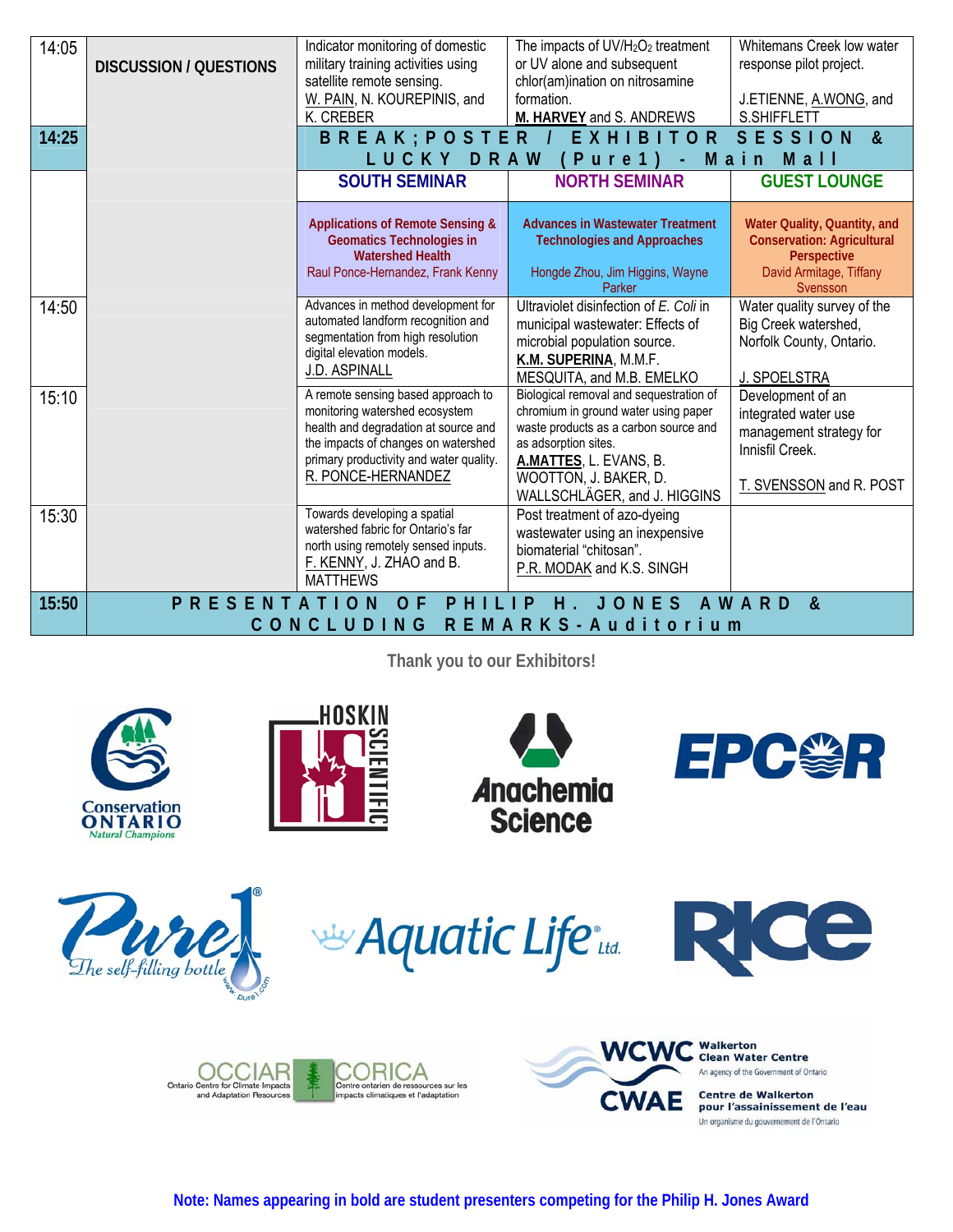## **Poster Presentations**

|                         | <b>Sessions</b> | <b>Authors</b>                                                                                                                      | <b>Title</b>                                                                                                                                                              |
|-------------------------|-----------------|-------------------------------------------------------------------------------------------------------------------------------------|---------------------------------------------------------------------------------------------------------------------------------------------------------------------------|
| 1                       | <b>AAEM</b>     | C. BROWN, B. KNIGHT, M.<br>MCMASTER, K. MUNKITTRICK, G.<br>TETREAULT, and M. SERVOS                                                 | The effects of municipal wastewater on fish communities in the Speed River.                                                                                               |
| $\overline{2}$          | AAEM            | S. CLARENCE, A. MUTTRAY, C.<br>REINISCH, S. ST. JEAN, S. BALDWIN,<br>and J. SHERRY                                                  | Cancer regulating proteins in neoplastic Mytilus edulis and Mytilus trossulus from<br>contaminated sites in the Greater Vancouver Region.                                 |
| 3                       | AAEM            | A. LOUGHBOROUGH, I.U.H. KHAN,<br>T.A. EDGE, B. BOOTY, A. LOCAS, L.<br>MOORE, N. NEUMANN, P. PAYMENT,<br>R. YERUBANDI, and S. WATSON | Development of a novel DNA-based detection method for Enterococcus species in<br>Lake Ontario based on the 16S-23S rRNA Internal Transcribed Spacer (ITS)<br>Region Gene. |
| $\overline{\mathbf{4}}$ | AAEM            | Y. KAWASAKI, K. KAWAI, T. OKUBO,<br>and K. KANEFUJI                                                                                 | Long-term trend analysis of water quality in Lake Biwa.                                                                                                                   |
| 5                       | AAEM            | R. ORREGO, J. GUCHARDI, V.<br>HERNANDEZ, R. KRAUSE, L. ROTI,<br>and D. HOLDWAY                                                      | Endocrine disruption in rainbow trout following intra-peritoneal injection of pulp and<br>paper mill effluent extracts.                                                   |
| 6                       | <b>AWT</b>      | H. ZHANG                                                                                                                            | An overview of disinfectant residual degradation and disinfectant byproduct<br>formation in distribution systems.                                                         |
| $\overline{7}$          | <b>AWWT</b>     | N. ROSSO, B. WOOTTON, B.C.<br>ANDERSON, and C. METCALFE                                                                             | Assessing the ability of Treatment Wetlands to mitigate contaminants from Wood<br>Waste Leachate in Ontario.                                                              |
| 8                       | <b>AWWT</b>     | Y. HE, K. EXALL, and V.<br><b>BALAKRISHNAN</b>                                                                                      | The removal of sulfonamide antibiotics during ultrafiltration: The impact of<br>surfactants and sediments.                                                                |
| 9                       | <b>DWSP</b>     | N. THOMSON, B. WOOTTON, and P.<br><b>JAVOR</b>                                                                                      | Performance comparison of large diameter residential drinking water wells                                                                                                 |
| 10                      | <b>DWSP</b>     | D. CHRISTOPHER, P. DONAHUE, W.<br>HUMBER, and N. KELTON                                                                             | Windmill aeration as a cost-effective method of improving water quality in small<br>urban lakes.                                                                          |
| 11                      | EM              | J.M. SLOMKA, K. MACCORMACK, and<br>C.H. EYLES                                                                                       | Sedimentological analysis and 3-dimensional modeling of a shallow quaternary<br>aquifer in the Georgetown region, Ontario.                                                |
| 12                      | EM              | B. WOOTTON, S.E. JØRGENSEN, V.<br>SANTIAGO, C.N. YATES, and S.D.<br>MURPHY,                                                         | SubWet 2.0: A modeling approach to treatment wetland design, evaluation, and<br>management.                                                                               |
| 13                      | <b>GLN</b>      | J. GUO, T. MURPHY, and S. PAGE                                                                                                      | Stability of sediment phosphorus In Lake Winnipeg.                                                                                                                        |
| 14                      | <b>LPOSO</b>    | G. TETREAULT, M. MCMASTER, J.<br>BENNETT, B. KNIGHT, S. SPINA, R.<br>MCINNIS, A. MCKEAG, and M.<br><b>SEROVS</b>                    | Comparison of community, population and individual responses of fish along<br>gradient of multiple municipal wastewater effluents in Canada.                              |

### **Session Acronyms**:

| AAEM:  | Advances in Aquatic Environmental Monitoring and Assessment      |
|--------|------------------------------------------------------------------|
| AWT:   | Advances in Water Treatment Technologies and Approaches          |
| AWWT:  | Advances in Wastewater Treatment Technologies and Approaches     |
| DWSP:  | Drinking Water Source Protection                                 |
| EM:    | <b>Environmental Modeling</b>                                    |
| GLN:   | Great Lakes Nearshore Water Quality Issues: Nutrient Perspective |
| LPOSO: | Linking Policy Outcomes to Science Objectives                    |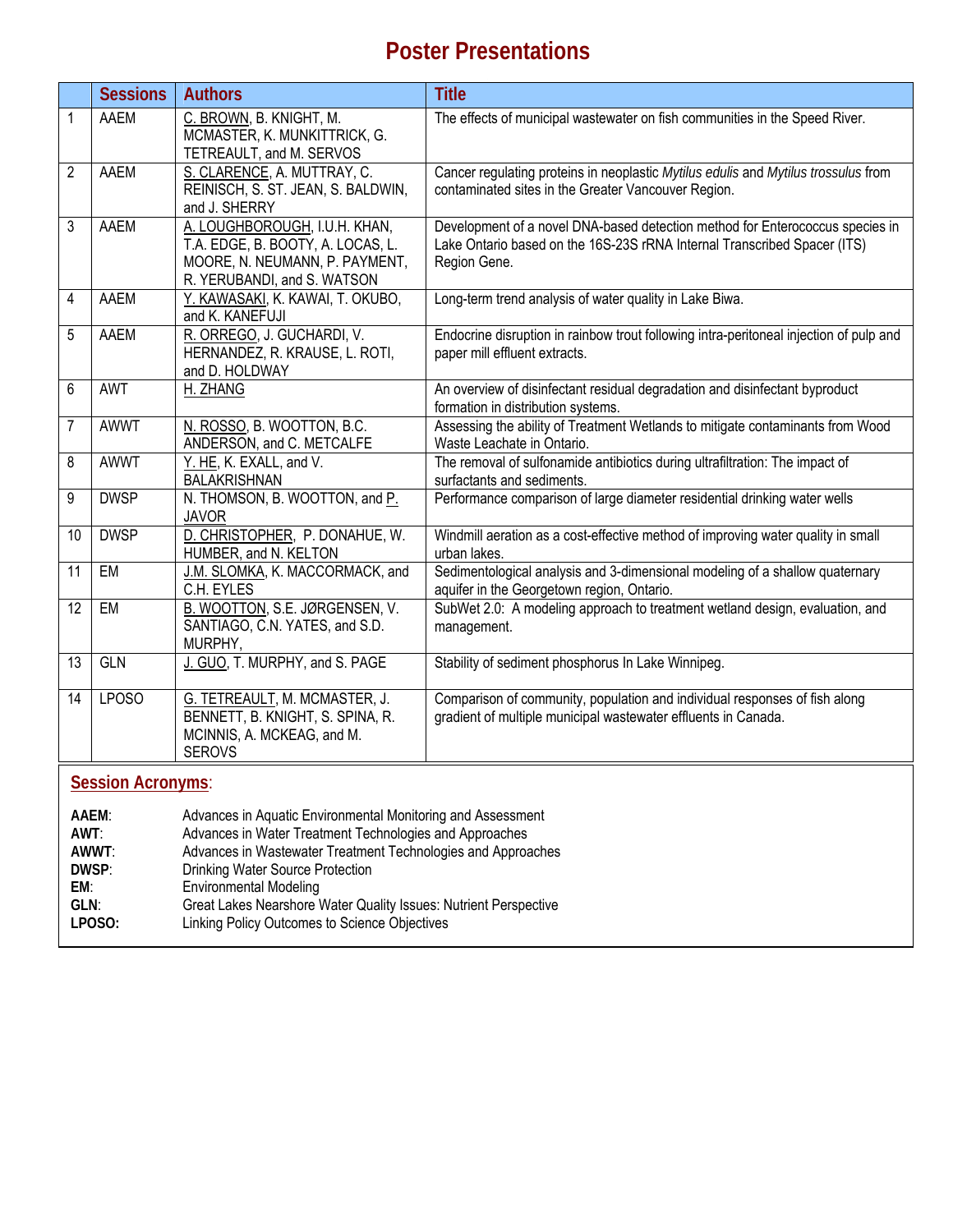

#### Where power and water meet.

Owned by the City of Edmonton, EPCOR is North American in scope with power and water operations in Canada and the United States. EPCOR provides electricity from both conventional and renewable sources such as wind, small hydro, landfill gas and solar.

EPCOR is a trusted provider of safe, reliable and high-quality water and wastewater service to more than one million Canadians in more than 50 communities. Our 450 water professionals design, build, operate and finance new infrastructure, and their expertise includes advanced and highly automated water treatment systems, ultraviolet (UV) disinfection, and remote systems monitoring for all sizes of facilities. EPCOR's partnerships with municipalities have benefited citizens.

For more information about how EPCOR can help your community, call Ontario Water Business Development at 416-773-7400. Or for more information, see www.epcor.ca.



# **What do Conservation Authorities do for You?**

Stewardship **Design Services** and Support



Technical **Advice to** Landowners



Conservation Authorities work with you to plan and deliver practical solutions to protect drinking water sources in Ontario. Contact your local Conservation Authority found at Conservation Ontario's website.

**ONTARIO** 

**Conservation Ontario** 120 Bayview Parkway, Box 11 Newmarket, ON L3Y 4W3 Tel: 905-895-0716 Fax: 905-895-0751 E-mail: info@conservationontario.ca Financial **Assistance for** Stewardship **Activities** 

www.conservationontario.ca



#### designed by Allset Inc.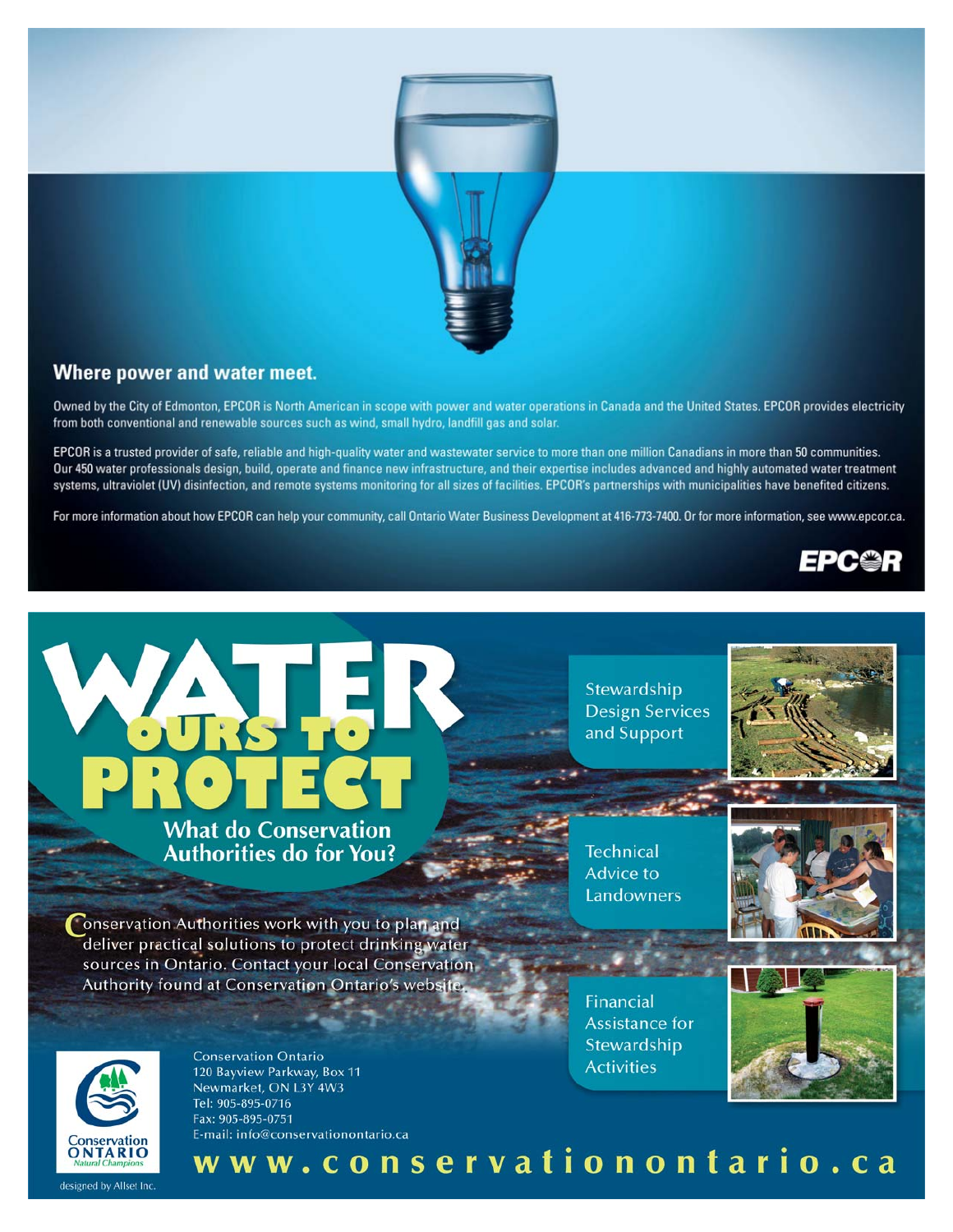### **44TH CENTRAL CANADIAN SYMPOSIUM ON WATER QUALITY RESEARCH**

#### **MONDAY NIGHT MIXER**

We are hosting a complimentary social event on Monday, Feb. 23, 2009, at Emma's Back Porch in Burlington. The event is a short distance down the street from the Travelodge Hotel, and parking lots on Old Lakeshore Rd. and Lakeshore Rd. are available.

Emma's Back Porch 2084 Old Lakeshore Road (access via Lakeshore Rd., east of Brant St.) Tel.: (905) 634-2084

Burlington Taxi: (905) 333-3333

CCIW is accessible by Hamilton Transit (www.hamilton.ca/hsr) via Parkdale bus 11. Local transit within Burlington is also available from Burlington Transit (http://cms.burlington.ca/Page146.aspx).